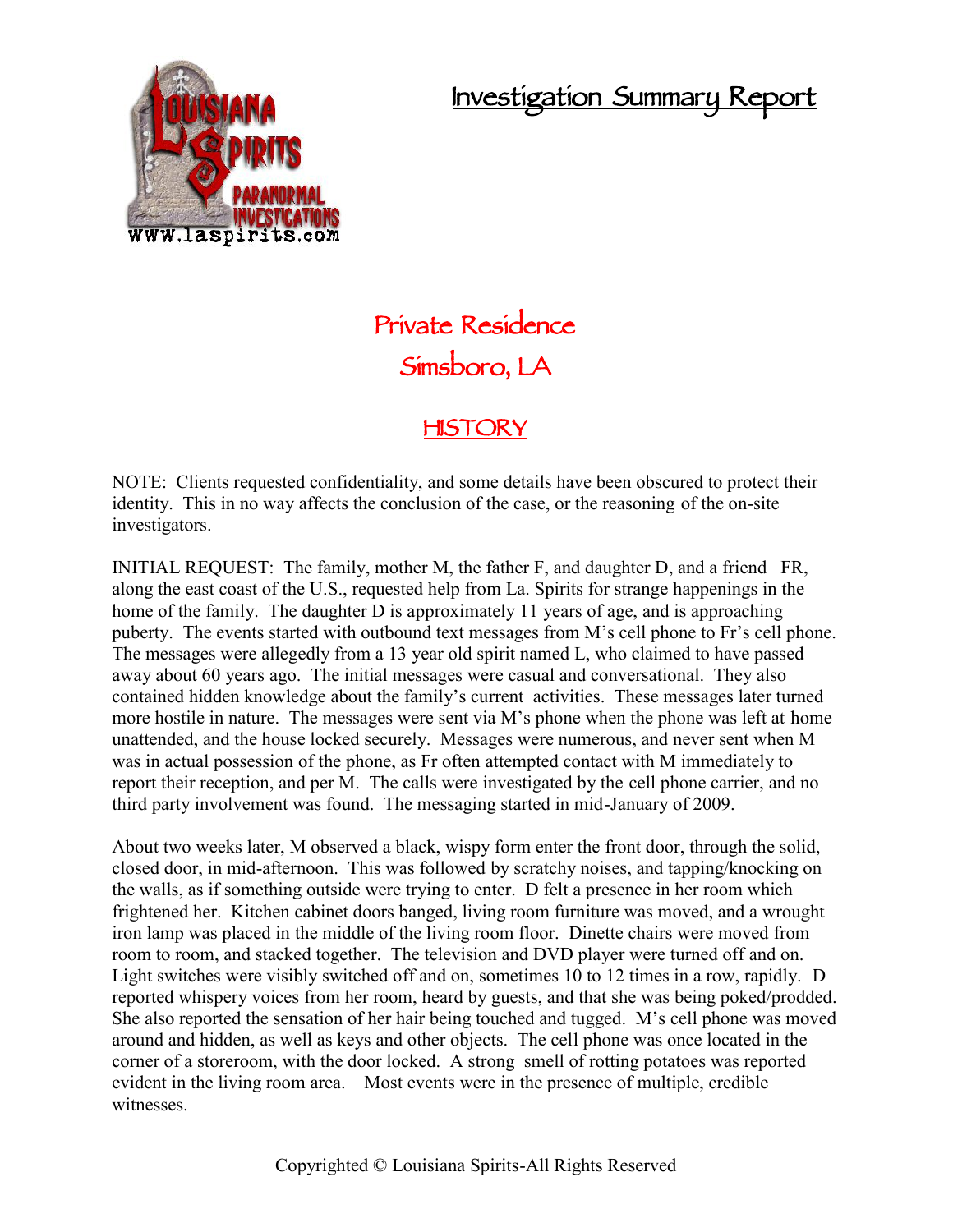INITIAL FINDINGS were made in mid-March to conduct interviews with family and witnesses. Initial interviews were conducted on location by investigators Rachael Ellis and John Combs. Findings were documented and interviews recorded for further analysis and research. No deaths or occult/other activity was reported as happening in the home, or in the history of the home. The home was constructed in the early 1990's, with the current family as second owner. The home is of pier/beam construction. The underside of the home revealed no reasonable explanation of odors reported. The home is in a rural setting. The family members seemed credible, frightened, and anxious to rid their home of unwanted activity. An on-location investigation by La. Spirits' team members Crystal Vines, John Combs, Rachael Ellis, Kirk Cormier, Tricia Grayson, and Bess Maxwell was set up for ten days later. No actual activity was observed by investigators at the time of initial findings.

#### **INVESTIGATION**

Investigation was made by team members, as above. Equipment: 1 DVR with 4 camera IR cameras set up in in main areas of reported activity, 2 bedrooms, living room, and dining room. Various EMF meters, digital cameras, digital recorders, and 1 digital camcorder were utilized. No activity of any nature, personal or recorded, was recorded during the primary investigation, 8:00 P.M. through 1:00 A.M.

### **CONCLUSIONS**

(Investigator/Analyst John Combs) All thoughts and conclusions herein were verified and supported by cases from the files of the American Society for Psychical Research (ASPR), the Society for Psychical Research (SPR/Great Britain), personal cases of SPR members John & Anne Spencer, also members of the British A.S.S.A.P. group. The cases used are recognized as valid cases of merit, and of actual poltergeist activity.

I believe this case was centered around the onset of puberty in the daughter D. According to SPR research, the number-one electronic device affected by poltergeist activity is the telephone, and past cases involve messages, spontaneous, left on computers screens, thus opening the door for text messaging. Poltergeist activity is almost exclusively in a family setting, resulting from unresolved tension in the family unit. (Psychologist Dr. John Layard) Poltergeist activity develops and is progressive through stages. The initial stage is often the scratching,/bump stage, developing into a vocal phase, with whispering being an early vocal stage as the voice develops. The object displacement with items often displayed in the floor, light switches, cabinet door banging/slamming, furniture moving/stacking, hiding of objects, bi-polar swings of messaging from kind to threatening, smell of rotting fruit/vegetables, and dark/cloudy apparitions are all classic manifestations of the poltergeist. In addition, almost all recognized poltergeist cases are signified by the inability to scientifically record the activity, visual or audible. Even the worst cases, involving the destruction of household furniture and contents, cease when recording begins, only to start up when recording ceases, often in a matter of minutes. The failure to record any scientific data at the time of our investigation is completely consistent with this phenomenon, and indicative of it. The only non-mainstream aspects of this case lie in the absence of the focus D from the scene during some activity, and the relative mildness of the case overall in terms of lack of destructiveness, for which we are grateful. Even some of the worst case poltergeist scenarios record the absence of the focus at time of activity.